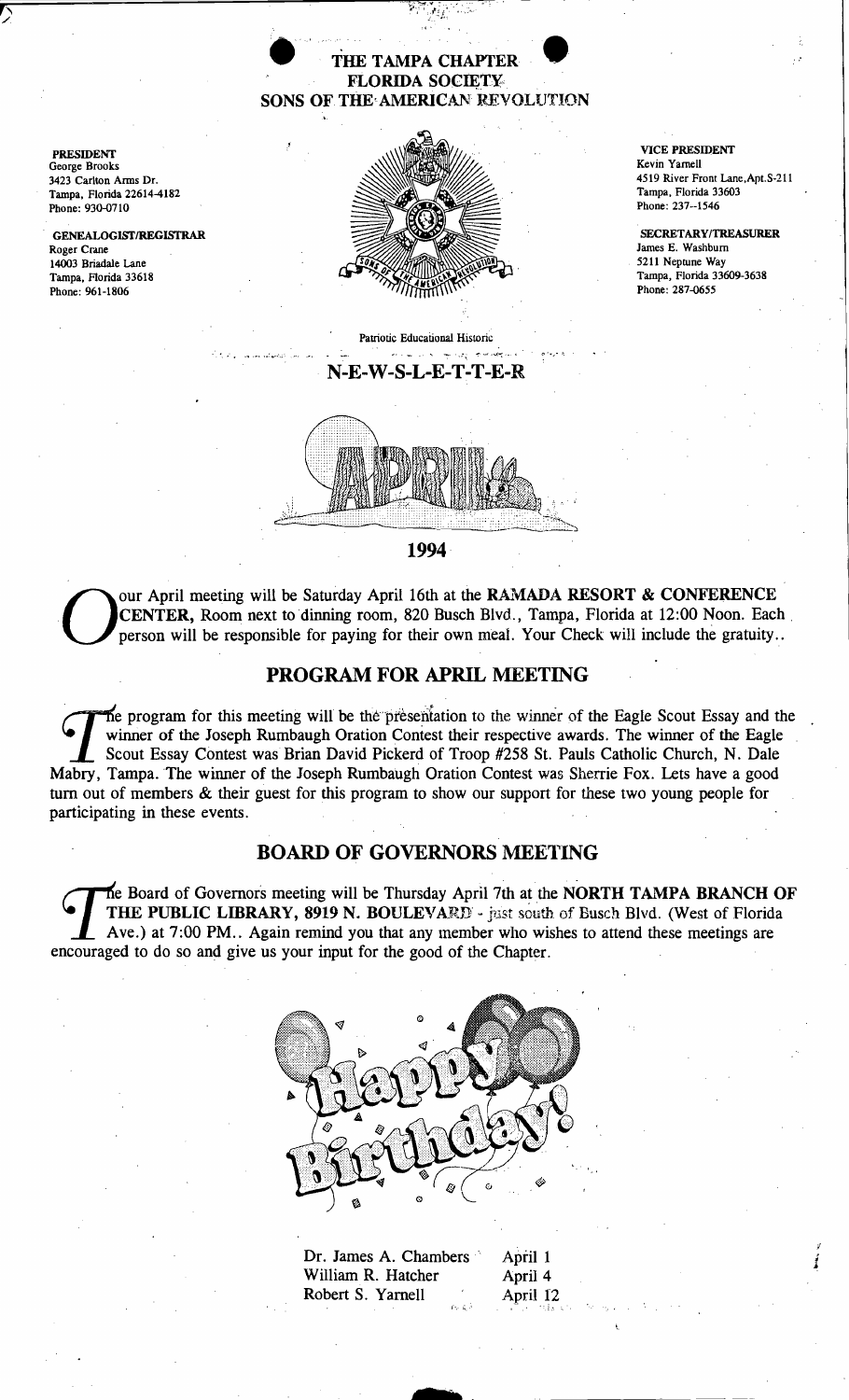#### TAMPA CHAPTER SAR

#### MINUTES OF THE REGULAR MEETING HELD MARCH 19, 1994 AT THE RAMADA RESORT CONFERENCE CENTER, EAST BUSCH BOULEVARD, TAMPA, FLORIDA

 $\bullet$ 

• '

President George Brooks called the meeting to order at 12:01 PM.

In the absence of Chaplain Larry Huntley, Secretary Jim Washburn gave the invocation.

'f' 1

Compatriot Daniel Carleton led in the pledge of Allegiance to the flag.

President Brooks led the SARS in the SAR Pledge.

The minutes of the previous meeting were published in the newsletter. President Brooks asked if there were any corrections and/or additions. Upon hearing none, the minutes were accepted as printed.

Secretary Washburn, in absence of the Chairman of the Joseph Rumbaugh Oration Contest, Bob Yarnell, announced that a medal for the winner of the Chapter's contest was on order. The contest has been held and since there was only one contestant, she was automatically the winner. Her name is Sherrie Fox.

Information regarding the Good Citizenship Award program was furnished President Brooks having to do with the School people " Information regarding the Good Citizenship Award program was furnished President Brooks having to do with the School people<br>contacted when the program was last held. President George made some comments with regard to his p program.

The most recent National SAR Handbook and price catalog and the State SAR Committee by-laws, each with information which could be of significance to Chapter members, were available from the Secretary of the 'Chapter.

Certain items from the minutes of the last State SAR Board of Management Meeting were highlighted by Secretary Washburn.

In connection with the minutes dealing with the oration Contest, President Brooks announced that both the winners of the Oration Contest and the winner of the Chapter Eagle Scout contest would be presented their prizes at the Chapter's April meeting.

The Treasurer's report for 1994 to the date of this meeting shows:

| Income                | \$169.65 |  |
|-----------------------|----------|--|
| Expense               | 194.44   |  |
| Net Expense           | 24.79    |  |
| Chapter Funds 1/1/94  | 1270.24  |  |
| Chapter Funds 3/19/94 | 1345.45  |  |

Compatriot Martin Miller reported as the Audit Committee that the Chapter accounting records for 1993 had been audited and found in order.

The dates of the next Board of Governor's meeting (4/7, N. Boulevard Library) and the next Chapter meeting (4/16, Ramada Resort) were announced.

The FLCAR newsletter, the Orange Blossom, with a short article regarding the Tampa CAR Chapter. Ft. Brooks, and listing Mrs. Michael B. Sayroo, a Tampa resident as Senior State President, was called to the attention of the Chapter.

President Brooks expanded on his Previous remarks regarding the Good Citizenship Award program and showed the genealogical chart he devised to go along with the Certificate of Good Citizenship intending the interest the students in genealogy and particularly back to their Revolutionary War ancestor if possible. The Tampa Chapter SAR, the SAR in general, the DAR and other sources of genealogical information are prominently mentioned.

He also mentioned another project he has in process - "the development of patriot merchandise". This would be in the nature of a medallion or pin. He will try to have an art rendering of what he has in mind at the next meeting.

Following lunch guest were introduced: Mrs. Billie Washburn, Mrs. Frances Compten, Mrs. Fimi Richie and Mrs. Arline Rising. George said that he would try to bring his wife, Ashley, and perhaps even his four year old son to the next meeting.

There no other officer or committee reports.

President Brooks then presented a program on "the unsung heroes of the Revolution -- the women who made the revolution possible". For the most part this included the less well known women than Deborah Sampson, who dressed and fought as man until wounded and "uncovered" and others. Many of the readings were of letters and other.writings of women who in most instances showed a determination and willingness to be free from tyranny as their men-folk.

**s** 

The 50-50 drawing was held and won by Billie Washburn to the enrichment of'the treasury by \$10.00.

President Brooks led in the SAR Recessional.

Jim Washburn gave the benediction.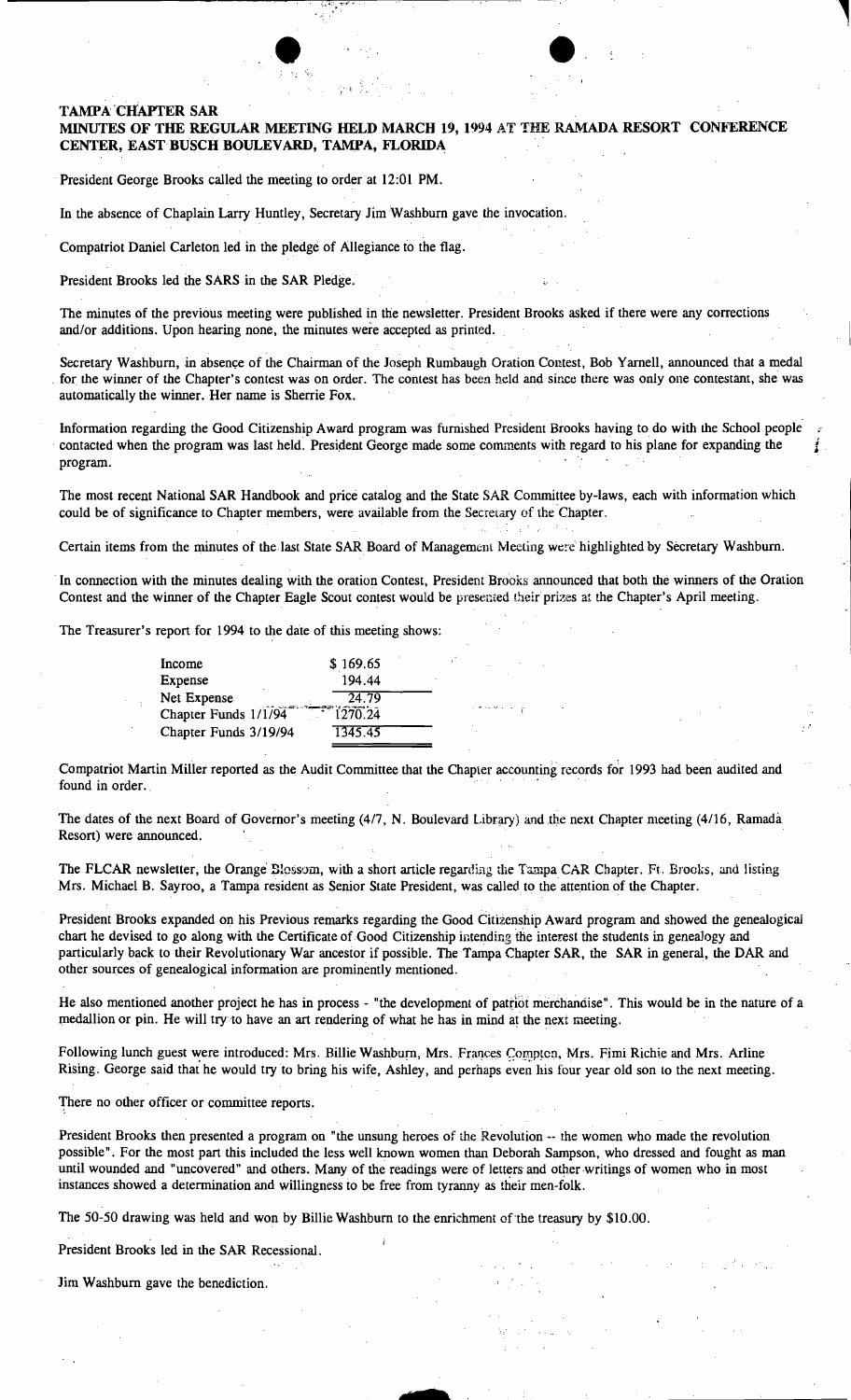The meeting adjourned a 1:20 PM.  $\cdots$  and  $\cdots$ 

读章

The meeting was attended by four guests and nine Compatriots for a total of thirteen.

 $\label{eq:2} \frac{1}{T}=\frac{1}{2} \delta_{\alpha} T_{\alpha} \frac{1}{T_{\alpha}} \frac{1}{T_{\alpha}}.$ 

Respectfully submitted,

 $\mathcal{L}^{\star}$  $\sim \frac{C}{2\pi}$ 

James E. Washburn



 $\psi$  and  $\psi$  and  $\psi$ 

| SUN                     | <b>MON</b>                   | <u>uulik</u>                                                   | WBD    | THURS                                                                                                                                                                                                                                                                                                                                                                                                                                                                                                                  | BRI                                | SAT                             |
|-------------------------|------------------------------|----------------------------------------------------------------|--------|------------------------------------------------------------------------------------------------------------------------------------------------------------------------------------------------------------------------------------------------------------------------------------------------------------------------------------------------------------------------------------------------------------------------------------------------------------------------------------------------------------------------|------------------------------------|---------------------------------|
|                         |                              | े एक<br>¥ř.                                                    |        |                                                                                                                                                                                                                                                                                                                                                                                                                                                                                                                        | $\mathbf{1}$                       | $\boldsymbol{2}$                |
|                         | $\alpha = \alpha_0 + 1$      | $D\Omega_{\rm DM}^{\rm NLO}$ .<br>marri                        |        |                                                                                                                                                                                                                                                                                                                                                                                                                                                                                                                        |                                    |                                 |
|                         |                              | 计结构<br>المحافين                                                |        |                                                                                                                                                                                                                                                                                                                                                                                                                                                                                                                        |                                    |                                 |
|                         |                              |                                                                |        |                                                                                                                                                                                                                                                                                                                                                                                                                                                                                                                        |                                    |                                 |
| $\overline{\mathbf{3}}$ | $\overline{\mathbf{4}}$      | 5                                                              | 6      | 7 SAR<br><b>BOARD OF</b><br><b>GOVERNOR</b>                                                                                                                                                                                                                                                                                                                                                                                                                                                                            | $\boldsymbol{8}$                   | 9                               |
|                         |                              |                                                                |        | <b>MEETING</b><br>7:00 PM                                                                                                                                                                                                                                                                                                                                                                                                                                                                                              |                                    |                                 |
|                         |                              |                                                                |        |                                                                                                                                                                                                                                                                                                                                                                                                                                                                                                                        |                                    |                                 |
| 10                      | $\boxed{11}$<br>$\sim$       | $\mathbb{Z}^2 \times \mathbb{Z}^2$<br>12<br>$\mathbf{v}_\perp$ | 13     | 14                                                                                                                                                                                                                                                                                                                                                                                                                                                                                                                     | 15                                 | <b>16 SAR</b><br><b>MEETING</b> |
| line                    | $\mathcal{P}_{\mathbf{X}}$ . | Look response & Supply The<br>$\Delta$                         |        | $\frac{1}{2} \sum_{\substack{ \alpha \in \mathcal{C}_\infty \\ \alpha \in \mathcal{C}_\infty}} \frac{1}{\alpha} \sum_{\substack{ \alpha \in \mathcal{C}_\infty \\ \alpha \in \mathcal{C}_\infty}} \frac{1}{\alpha} \sum_{\substack{ \alpha \in \mathcal{C}_\infty \\ \alpha \in \mathcal{C}_\infty}} \frac{1}{\alpha} \sum_{\substack{ \alpha \in \mathcal{C}_\infty \\ \alpha \in \mathcal{C}_\infty}} \frac{1}{\alpha} \sum_{\substack{ \alpha \in \mathcal{C}_\infty \\ \alpha \in \mathcal{C}_\infty}} \frac{1}{\$ | $\epsilon = 2\pi$<br>$\mathcal{L}$ | 12:00 NOON                      |
|                         |                              | in gen                                                         |        |                                                                                                                                                                                                                                                                                                                                                                                                                                                                                                                        |                                    |                                 |
| 17                      | 18                           | 19                                                             | 20     | 21                                                                                                                                                                                                                                                                                                                                                                                                                                                                                                                     | $22\,$                             | 23                              |
|                         |                              | 10                                                             |        |                                                                                                                                                                                                                                                                                                                                                                                                                                                                                                                        |                                    |                                 |
|                         |                              | 1414                                                           |        |                                                                                                                                                                                                                                                                                                                                                                                                                                                                                                                        |                                    |                                 |
| 24                      | 25                           | 26                                                             | $27\,$ | ${\bf 28}$                                                                                                                                                                                                                                                                                                                                                                                                                                                                                                             | $29\,$                             | 30                              |
|                         |                              |                                                                |        |                                                                                                                                                                                                                                                                                                                                                                                                                                                                                                                        |                                    |                                 |
|                         |                              | $\sim$                                                         |        |                                                                                                                                                                                                                                                                                                                                                                                                                                                                                                                        |                                    |                                 |